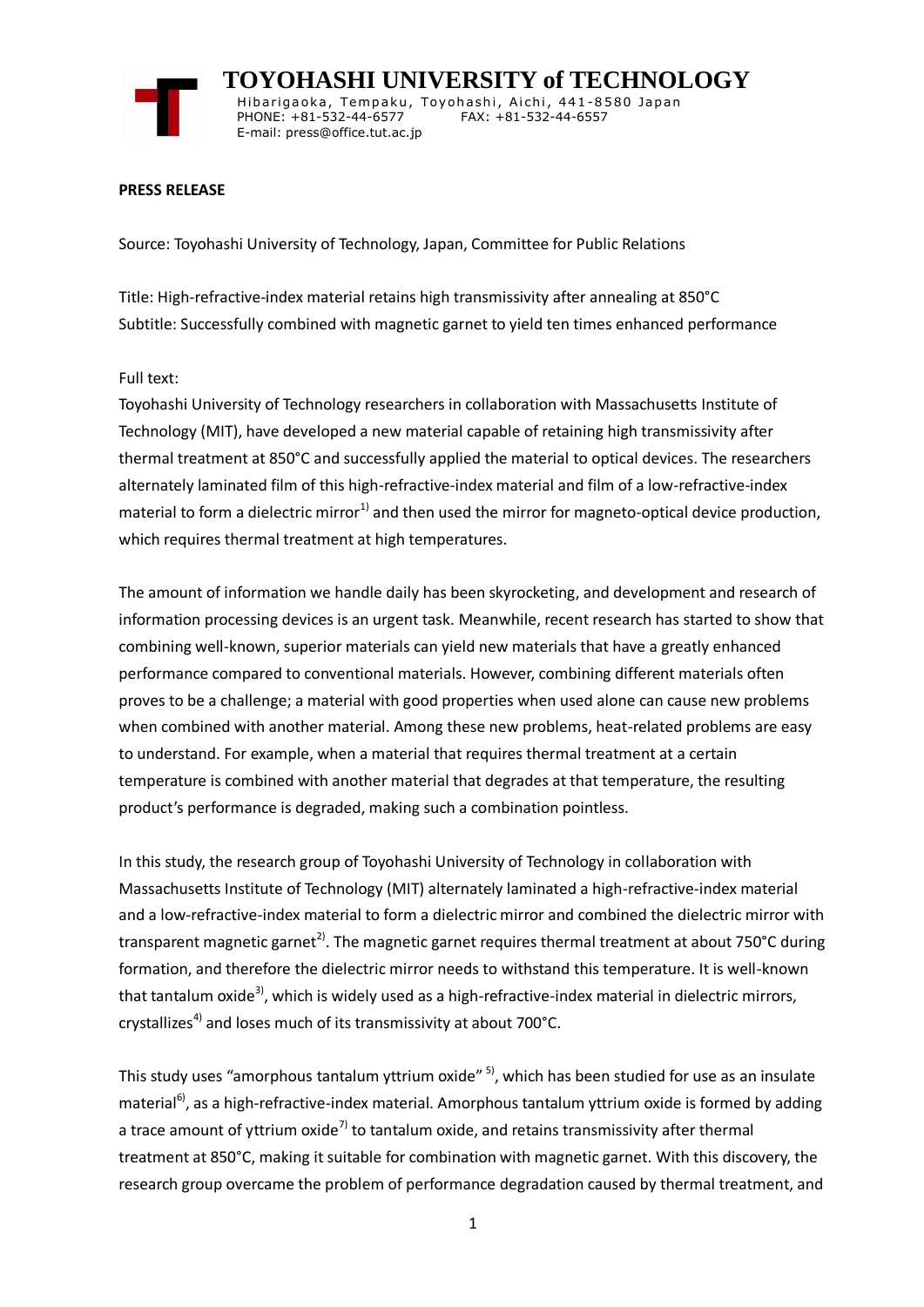

 **TOYOHASHI UNIVERSITY of TECHNOLOGY** Hibarigaoka, Tempaku, Toyohashi, Aichi, 441-8580 Japan PHONE: +81-532-44-6577 FAX: +81-532-44-6557 E-mail: press@office.tut.ac.jp

succeeded in enhancing the performance of an integrated device composed of a dielectric mirror and magnetic garnet by about ten times.

"We used amorphous tantalum yttrium oxide to form a dielectric mirror and combined it with magnetic garnet. Actually, other than magnetic garnet, there are more materials that have not been combined with dielectric mirrors because of the high-temperature thermal treatment that is required. I hope that our findings will help make such materials usable too," says Assistant Professor Taichi Goto.

The new material "amorphous tantalum yttrium oxide" contains tantalum oxide as its major constituent and about 14% yttrium oxide. The presence of yttrium oxide molecules between tantalum oxide molecules prevents crystallization, resulting in an increase in the crystallization temperature to about 850°C or higher. Tantalum oxide loses its transmissivity when crystallized, but in the study the crystallization temperature was increased and thus the loss of transmissivity of tantalum oxide was successfully prevented. The study provides a new material that is capable of giving enhanced performance to optical devices.

"Magnetic garnet has a wide range of applications, such as ultra-fast displays, spin wave<sup>8)</sup> devices, and lasers. Performance of these devices can be greatly enhanced by combining magnetic garnet with dielectric mirrors containing our high-refractive-index material," says Takuya Yoshimoto, a Ph.D. student in charge of sample preparation for the study.

The new material amorphous tantalum yttrium oxide is producible and stable at room temperature, and is promising for future application to spin wave devices, compact laser devices containing magnetic garnet, and so on.

This study was conducted by Associate Professor Hiroyuki Takagi, Associate Professor Yuichi Nakamura, Professor Hironaga Uchida, and Professor Mitsuteru Inoue (all at Toyohashi University of Technology) in collaboration with Professor Caroline A. Ross at Massachusetts Institute of Technology (MIT).

Funding agency: JST PRESTO No. JPMJPR1524 JSPS KAKENHI Nos. 26220902, 15H02240, 16H04329, 17K19029 JSPS Program for Advancing Strategic International Networks to Accelerate the Circulation of Talented Researchers No. R2802 Yazaki Memorial Foundation for Science and Technology NAF ECCS No. 1607865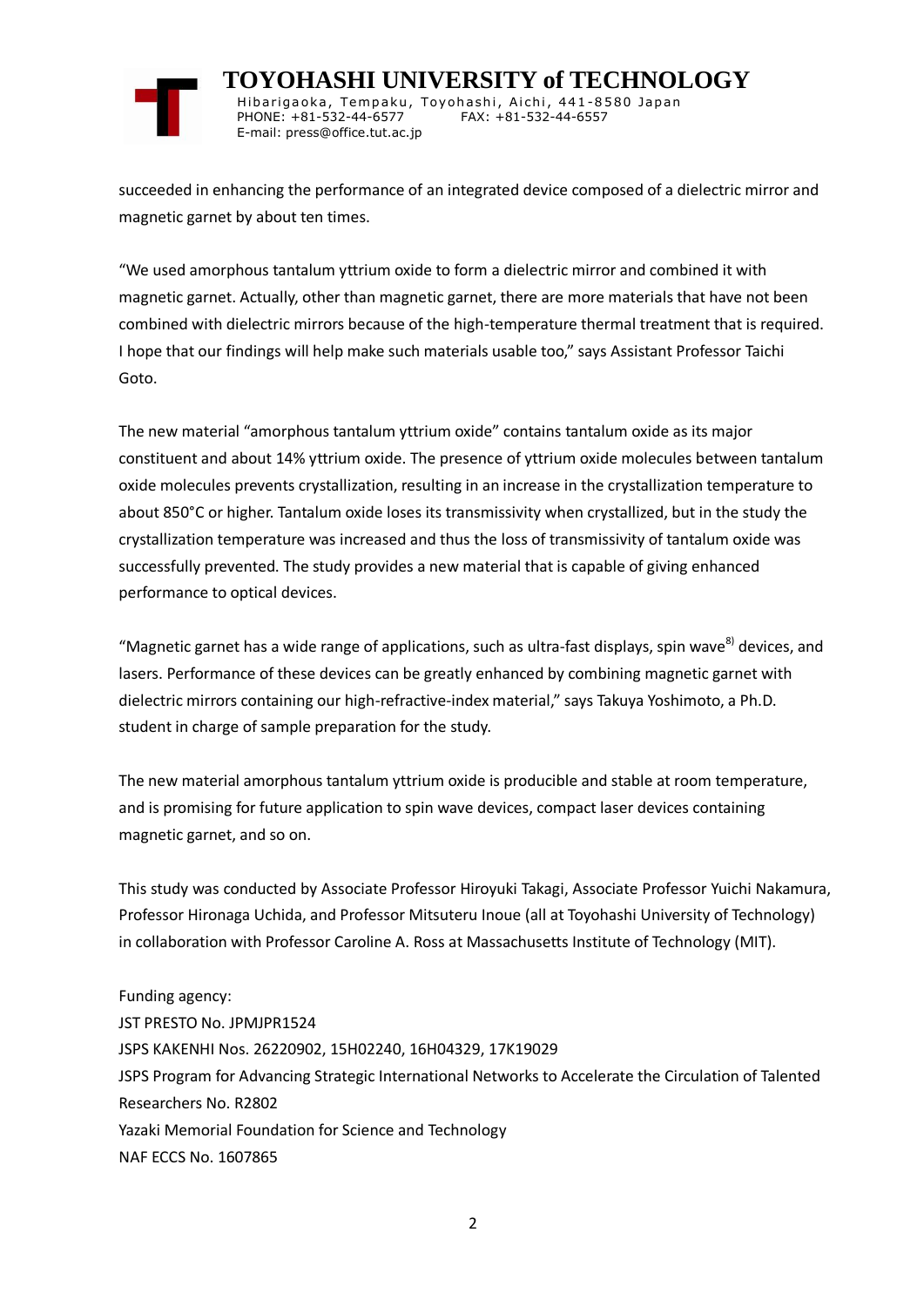

 **TOYOHASHI UNIVERSITY of TECHNOLOGY**

Hibarigaoka, Tempaku, Toyohashi, Aichi, 441-8580 Japan PHONE: +81-532-44-6577 FAX: +81-532-44-6557 E-mail: press@office.tut.ac.jp

Reference:

Takuya Yoshimoto, Taichi Goto, Hiroyuki Takagi, Yuichi Nakamura, Hironaga Uchida, Caroline A. Ross and Mitsuteru Inoue, "Thermally stable amorphous tantalum yttrium oxide with low IR absorption for magnetophotonic devices", *Scientific Reports*, 7, 13805 (2017).

<https://doi.org/10.1038/s41598-017-14184-4>

Technical terms:

1) Dielectric mirror

A type of mirror that reflects light with a specific wavelength composed of layers of high-refractive-index material and low-refractive-index material alternately laminated in the order of light-wavelength. Dielectric mirrors are used in filters that only allow transmission of light with a specific wavelength (color).

2) Magnetic garnet

A type of garnet that is magnetic. The magnetic garnet in this study contains cerium, yttrium, and iron. Non-conductive material.

3) Tantalum oxide

Oxidized tantalum.

4) Crystallization

A phenomenon where randomly positioned atoms in a material become organized in a periodical manner and form a crystal.

5) Amorphous tantalum yttrium oxide

An amorphous state refers to a non-crystalline state, and amorphous tantalum yttrium oxide refers to oxidized tantalum yttrium in an amorphous state. Abbreviated as aTYO.

6) Insulation material

Non-conductive material.

7) Yttrium oxide

Oxidized yttrium.

8) Spin waves

Spinning refers to the rotation of electrons, and rotating electrons act as micromagnets. Spin waves are generated by a group of spinning electrons, and refer to a phenomenon where the top-like motion (precession) of respective spins is spatially displaced and propagates like waves.

Further information Toyohashi University of Technology 1-1 Hibarigaoka, Tempaku, Toyohashi, Aichi Prefecture, 441-8580, JAPAN Inquiries: Committee for Public Relations E-mail: press@office.tut.ac.jp